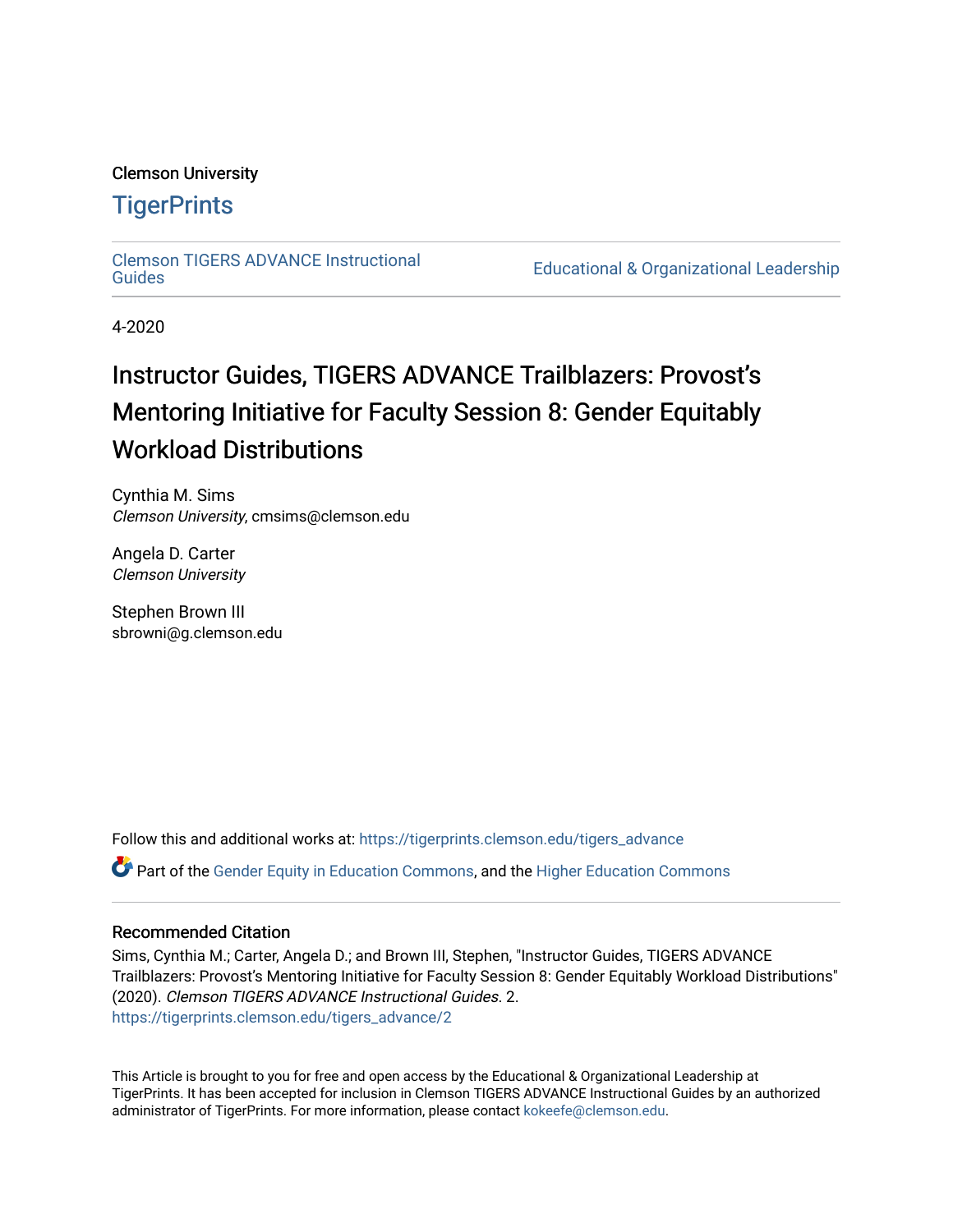# **Instructor Guides, TIGERS ADVANCE Trailblazers: Provost's Mentoring Initiative for Faculty Session 8: Gender Equitably Workload Distributions Cynthia M. Sims, Angela D. Carter, and Stephen Brown III**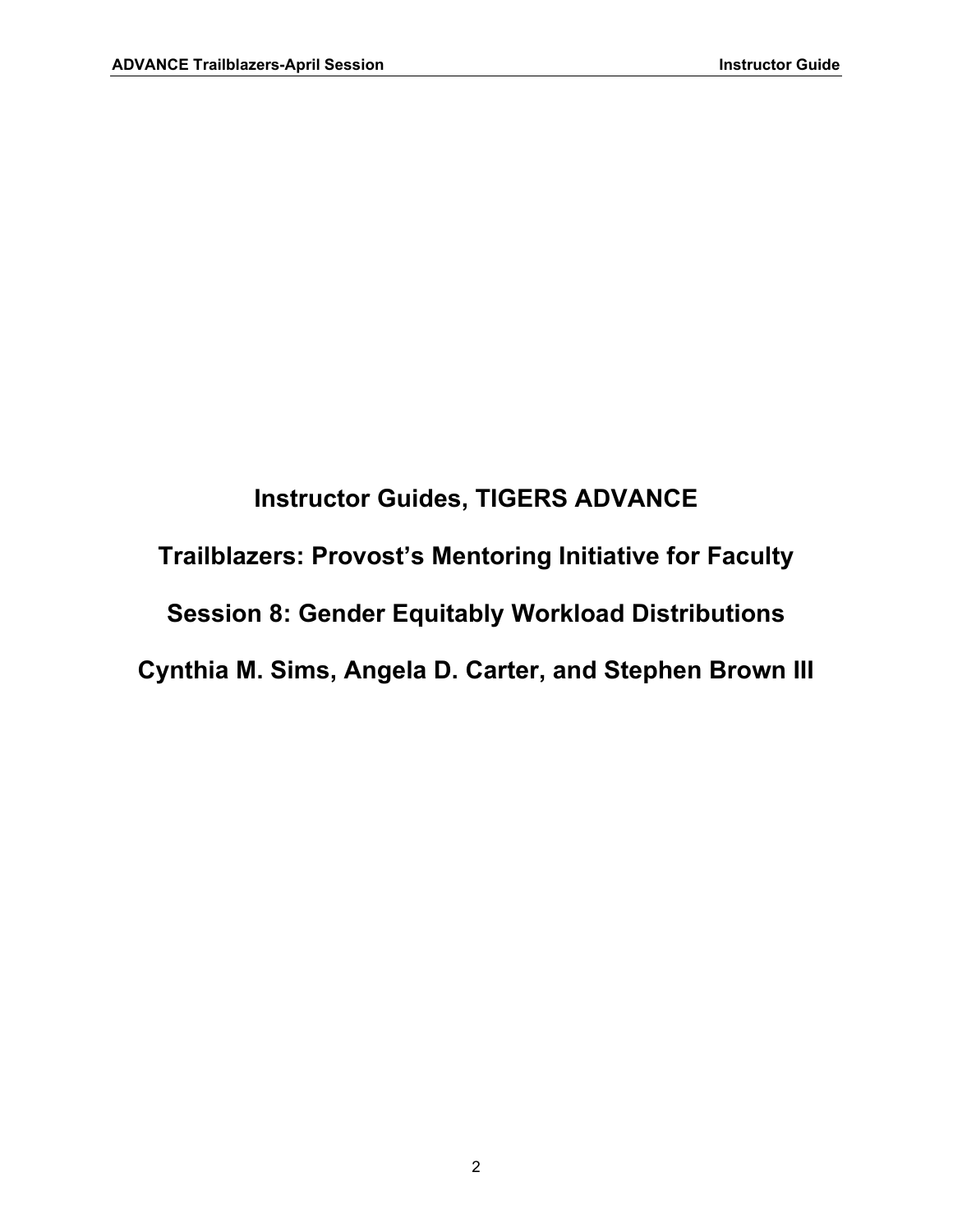#### **Table of Contents**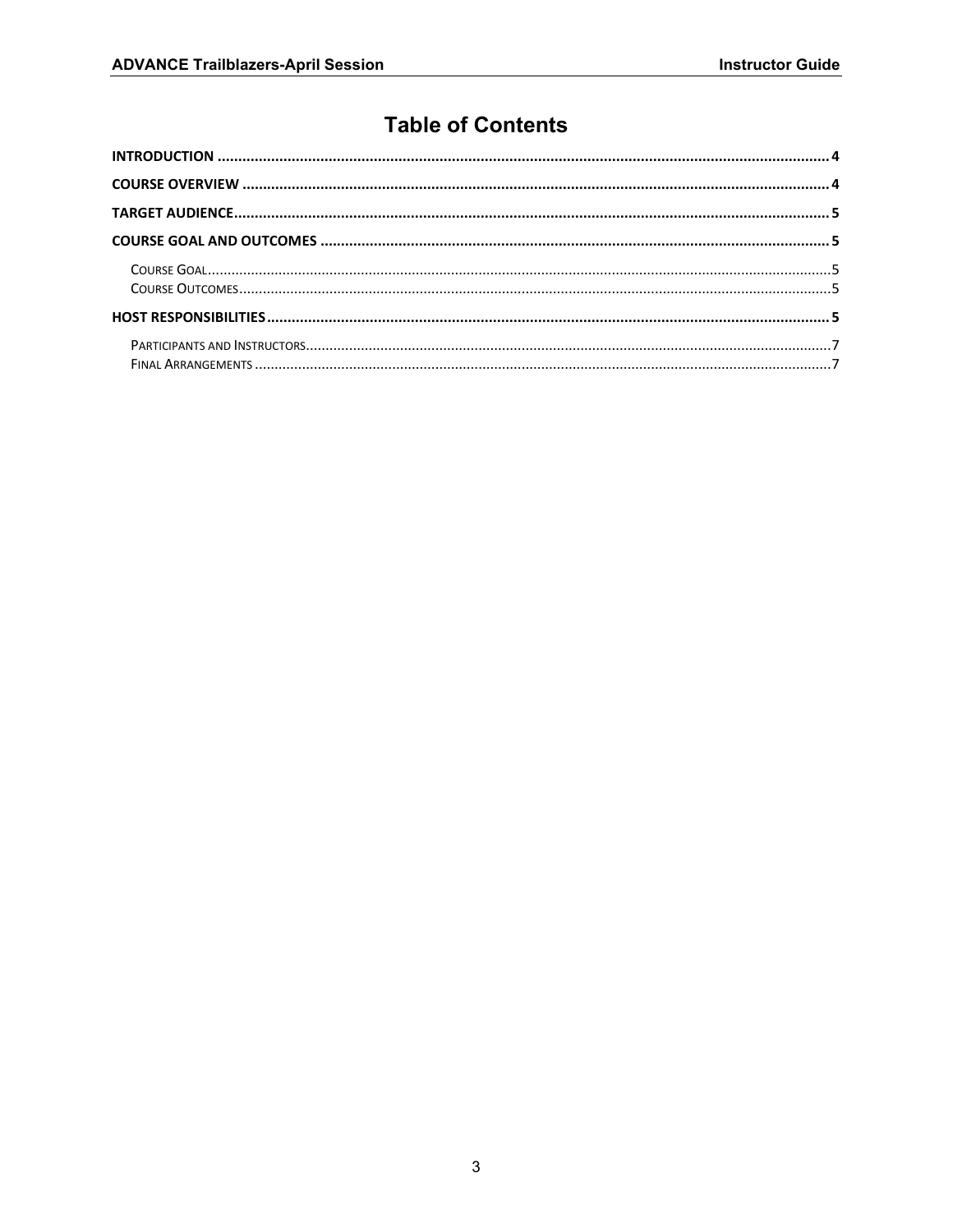#### <span id="page-3-0"></span>**Introduction**

TIGERS ADVANCE: Transforming the Institution through Gender Equity, Retention and Support, is a National Science Foundation (NSF) funded innovative and systematic institutional transformation approach to reduce gender inequality and improve opportunities for all early and mid-career faculty at Clemson, both men and women.

# <span id="page-3-1"></span>**Course Overview**

Inclusive of all science, technology, engineering and mathematics (STEM) disciplines, TIGERS ADVANCE is the result of a comprehensive institutional assessment of the barriers that hinder the recruitment, advancement and retention of Clemson's women and minority faculty; a thorough assessment of Clemson's history, culture and climate; an extensive review of lessons learned from ADVANCE institutions; and the tight integration of social science research with project activities to inform and support institutional transformation.

| <b>Time</b>   | What                                       | <b>Who</b>   |
|---------------|--------------------------------------------|--------------|
| Pre Work      | Review Video from Dr. Winslow - Gender     | All          |
|               | equitably workload distributions & family- |              |
|               | friendly practices                         |              |
|               |                                            |              |
| $1:00 - 1:10$ | Trailblazer Check In                       | Angie Carter |
| $1:10 - 2:20$ | Gender Equity Panel Presentation with Q &  | All          |
|               | A                                          |              |
|               | Participants (5 min intro each)            |              |
|               | Dr. Amy Lawton Rah                         |              |
|               | Dr. Thomson Mefford                        |              |
|               | Dr. Sarah Winslow                          |              |
|               | Mr. Jim Kerr, Associate Chief HR           |              |
|               | Officer                                    |              |
| $2:20-2:30$   | Wrap up & Next steps                       | Angie Carter |

# **Session Organization**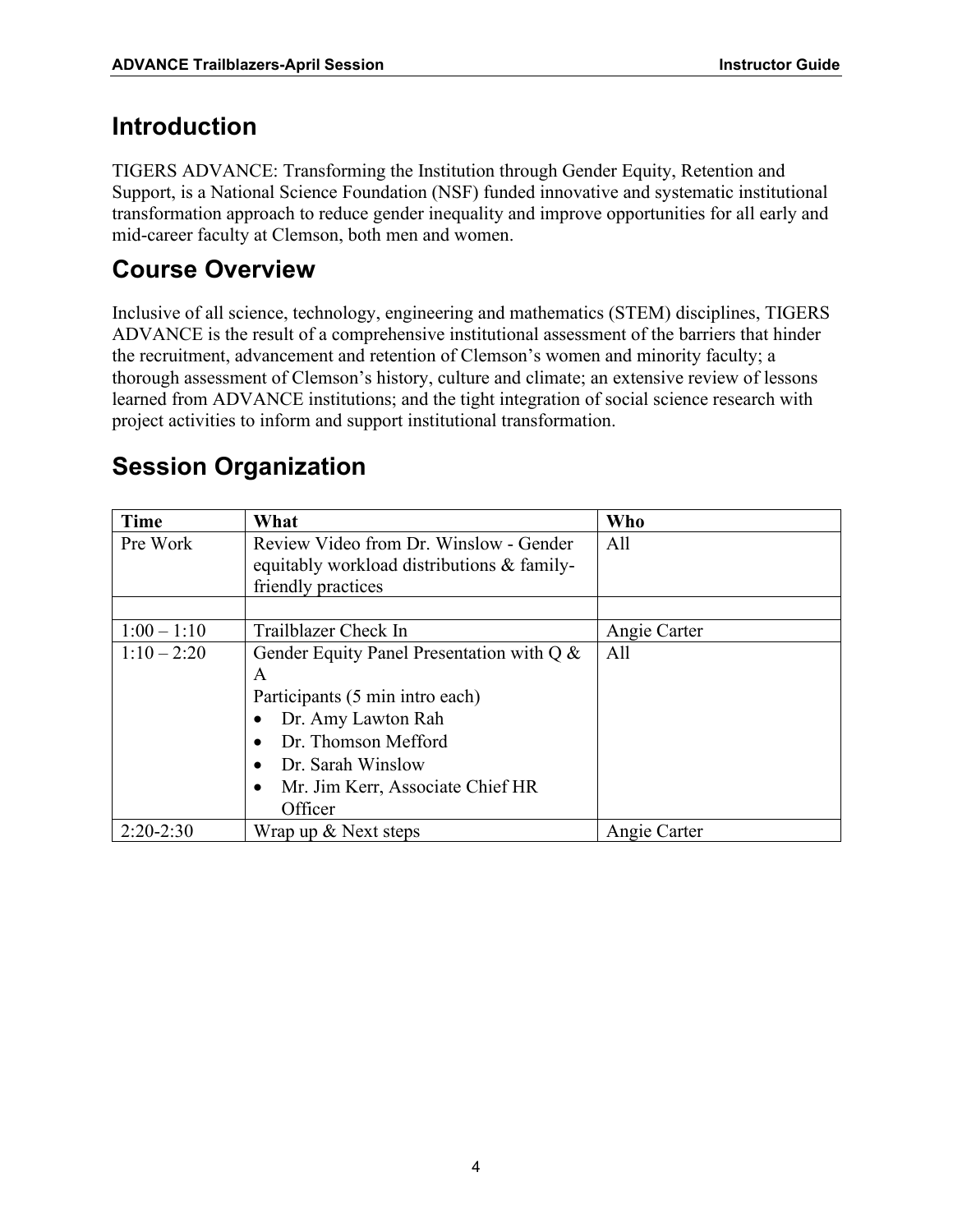#### <span id="page-4-0"></span>**Target Audience**

The target audience for Trailblazers is early and mid-career faculty members at Clemson University.

# <span id="page-4-1"></span>**Course Goal and Outcomes**

This ADVANCE Trailblazers session provides Trailblazers the opportunity to meet with and start to decide which executive mentors they want to work with.

#### <span id="page-4-2"></span>**Course Goal**

Identify the overall purpose of the course and key points covered.

#### <span id="page-4-3"></span>**Course Outcomes**

<span id="page-4-4"></span>At the end of session participants will be able to:

- Practice peer mentoring
- Recognize different leadership styles and how style influences behavior and outcomes
- Recognize how to manage change in higher education
- Plan and enact projects to increase gender equity in the university

#### **Host Responsibilities**

The requirements below should be carried out by the agency that requests the course session and are as follows:

# **Audiovisual Equipment Requirements**

Visual aids for this course consist of PowerPoint slides, video clips, and crash diagrams. The following audiovisual equipment is necessary for delivery of this course:

- Computer to display PowerPoint slides, videos, etc.
- Projector compatible with computer
- Electronic device to advance PowerPoint remotely
- Microphone
- Timer

All equipment should be placed in the room for the instructors to check at least one hour prior to the start of the course. The host building should provide technical assistance during this time and contact information for technical assistance during the presentation of the course.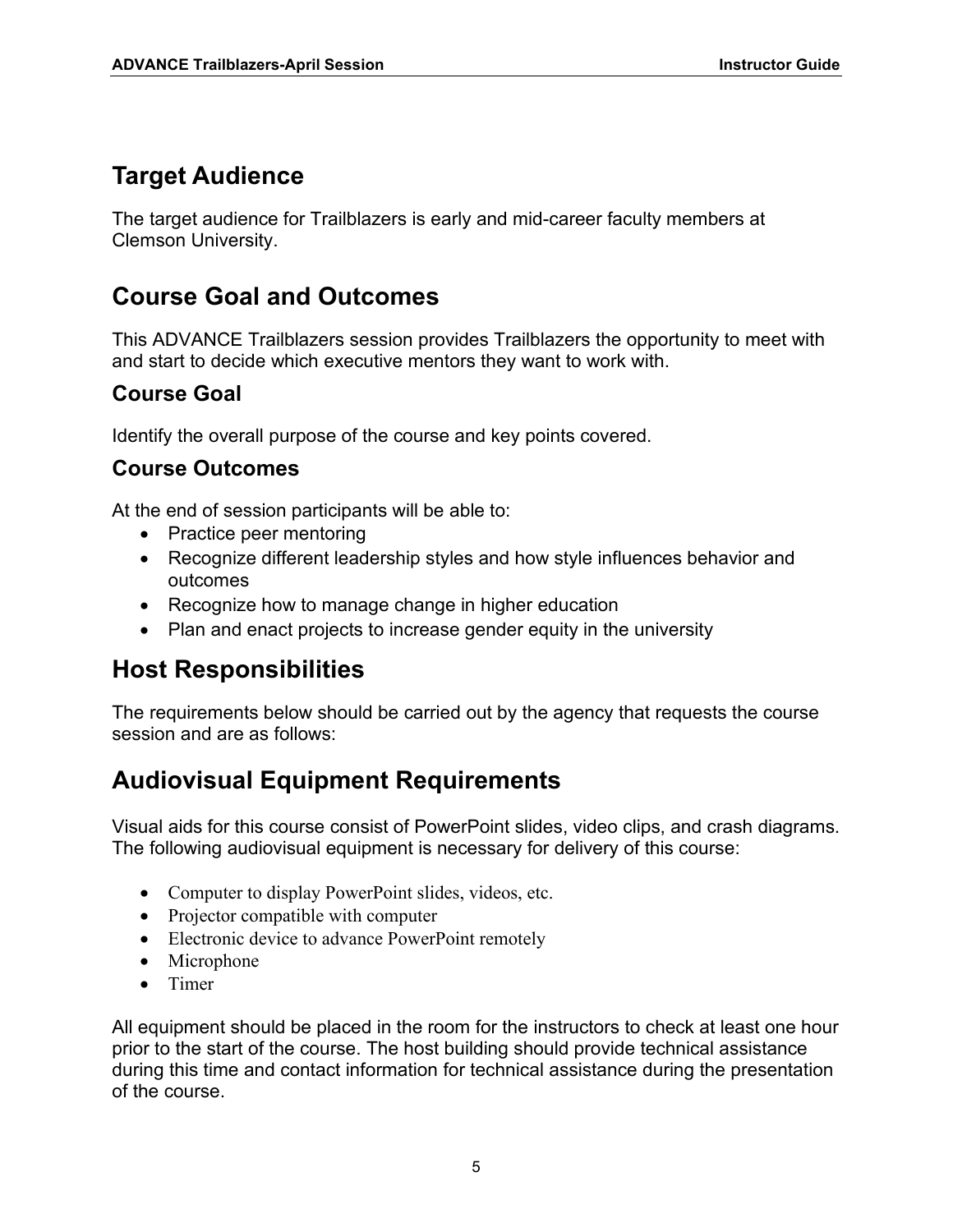# **Room Requirements**

The room should be large enough to accommodate workspace and chairs for up to 30 participants and 2 instructors plus the aforementioned equipment—a large conference room or classroom.

Instructors should be able to arrange the classroom as they deem most appropriate given the exact number of participants. (The ideal arrangement allows participants to interact with the instructors and in small groups, i.e. many round tables with 5-8 participants per table.) All participants should be able to see the screen and instructors; however, participants and instructors should be able to move about the room without obstruction.

A preparation table and presentation table or podium should be provided for the instructors. The room should be in a quiet area and have a lighting system that permits convenient dimming of the lights, especially where the screen is located.

# **Training Coordinator's Responsibilities**

The local coordinator is responsible for preparing the site prior to the instructor's arrival. Below is a checklist of the items the local coordinator should prepare prior to the instructor's arrival. It is recommended that the instructors contact the local coordinator to ensure these steps have been taken.

# **Training Site**

Before the instructors' arrival, the local coordinator should verify the following accommodations are in place for the training site:

- Selection of a training room is critical to the success of the course. Great care should be taken to select a room that will not be overcrowded, too hot or too cold, or subject to outside distractions. The instructor should contact you with any specific requirements for the training facility.
- Reserve a training room for the duration of the course.
- Visit the classroom to make certain it meets all of the instructor's requirements.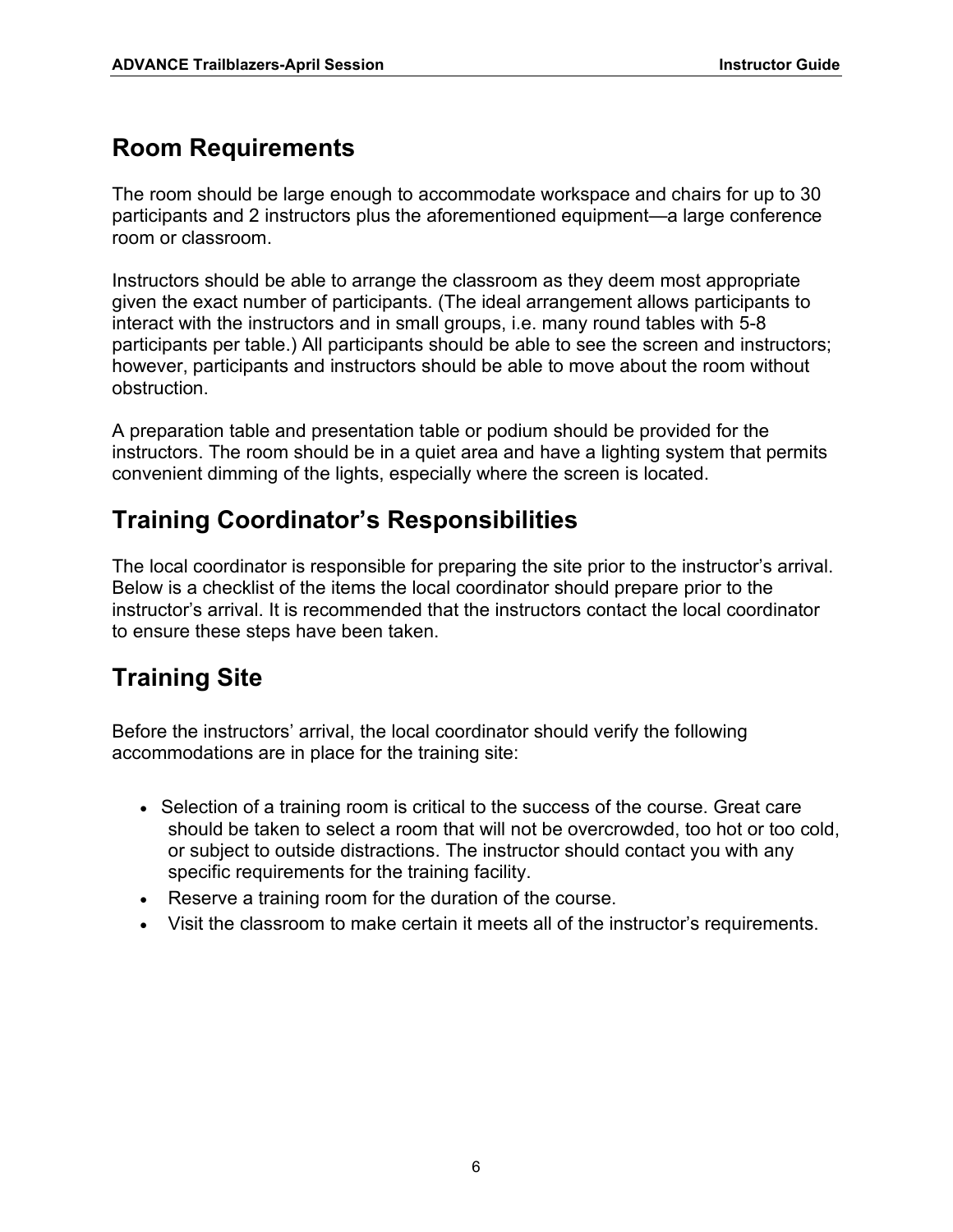Other considerations for the training room:

- Heat or air conditioning-find out if the instructor can control these
- Adequate shape and size. No poles or obstructions
- Seating arrangements
- Away from kitchen, construction area or other noise distractions
- Electrical outlets
- Lighting controls Almost every training course uses visual aides that require a projection screen. It is important to have a room where lighting can be controlled to prevent glare on the screen while not placing the room in total darkness.

Since a PowerPoint presentation will be used during instruction, make sure to consider the following room accommodations:

- Will shades completely darken all windows?
- Can the lights be selectively dimmed when showing the presentation?
- Will overhead lights shine directly on the screen?
- Can a bulb be removed above the screen or will the whiteboard be too dark?

#### <span id="page-6-0"></span>**Participants and Instructors**

- Participants and instructors should be:
	- o Informed of course starting and ending times
	- o Advised on room location and whether it's the same for every session
	- o Told whether food will be served or not and told of the spread
- Participants should also be informed that notebooks will be provided as well as folders and a binder to help organize received material
- Participants should bring their own writing utensil

#### <span id="page-6-1"></span>**Final Arrangements**

One (1) week before the course:

- Prepare directional signs to classroom.
- Determine if snacks are available.
- Make sure post lesson surveys are created
- Check over PowerPoints to make sure they are updated
- Make sure all links to videos are working properly.

Day of the course:

- Set-up the classroom.
- Organize the participant materials.
- Set up directional signs
- Test all equipment.
- Confirm with any food vendors

During the course:

- Let the instructor know whom to contact if he/she needs assistance.
- Check with the instructor at least once an hour to resolve any problems.
- Follow the agenda provided to the participants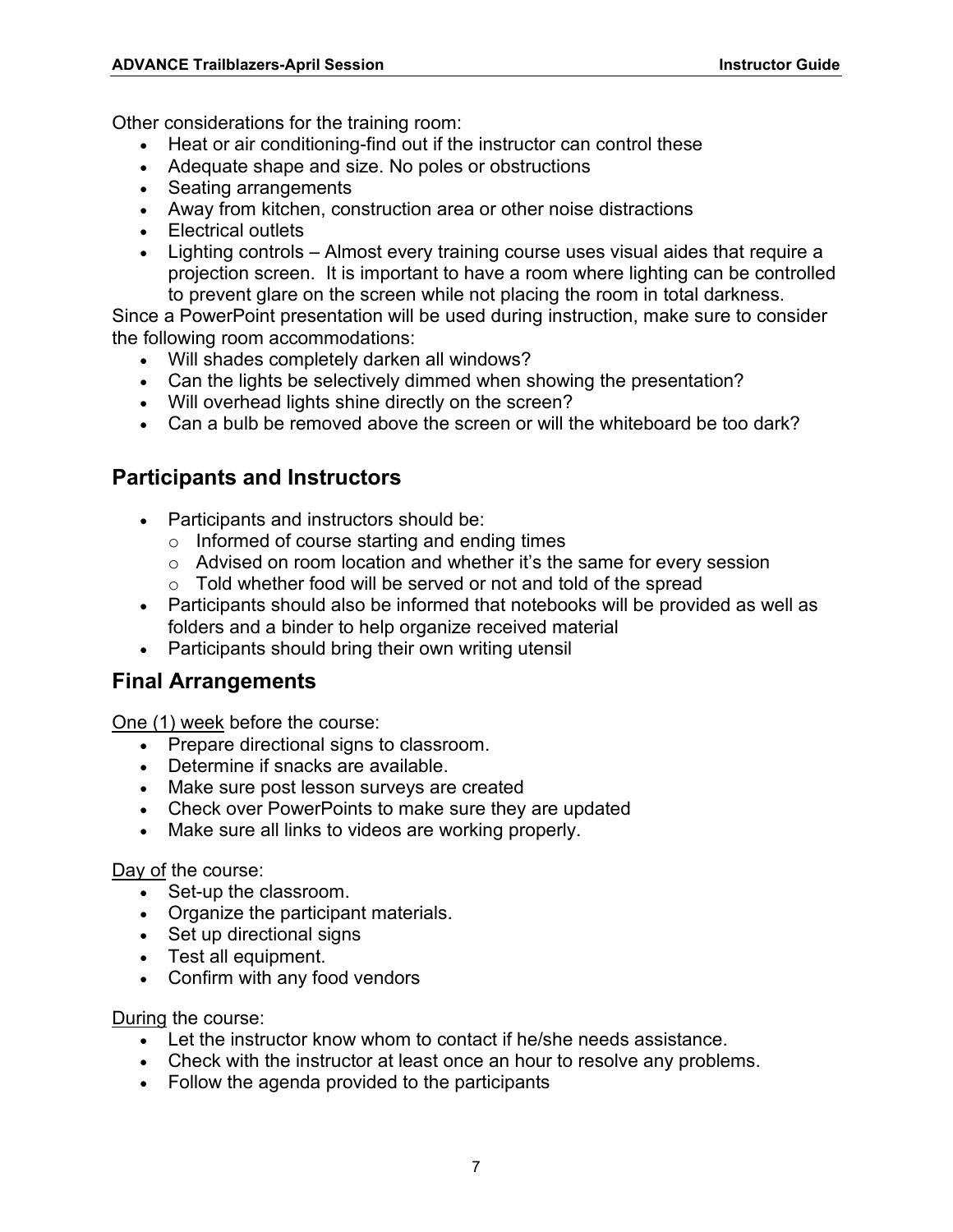After the course:

- Make sure all participants complete post lesson survey
- Make sure to collect surveys and attendance sheet
- Break down and remove any and all equipment